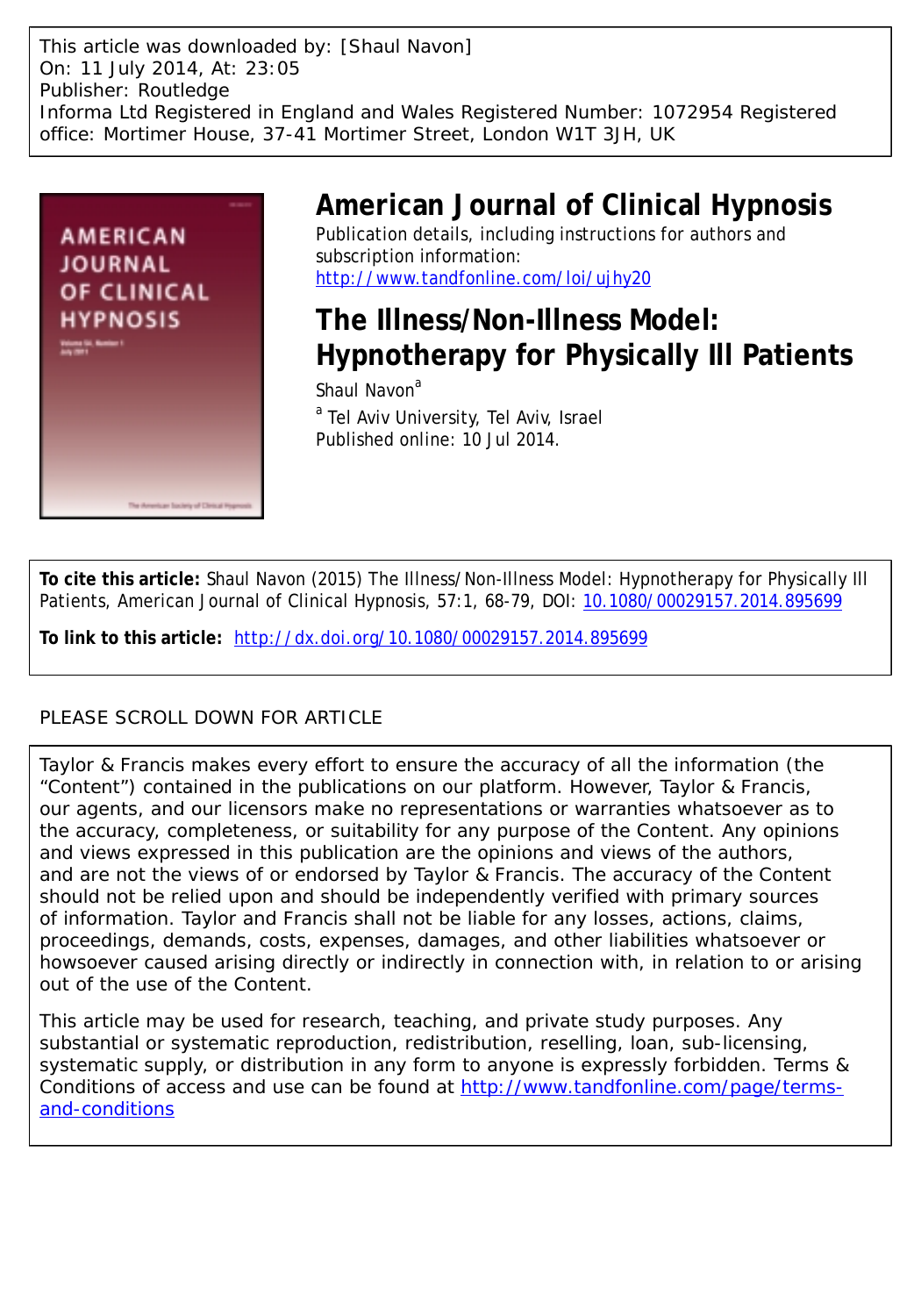## The Illness*/*Non-Illness Model: Hypnotherapy for Physically Ill Patients

#### Shaul Navon

*Tel Aviv University, Tel Aviv, Israel*

This article proposes a focused, novel sub-set of the cognitive behavioral therapy approach to hypnotherapy for physically ill patients, based upon the illness*/*non-illness psychotherapeutic model for physically ill patients. The model is based on three logical rules used in differentiating illness from non-illness: duality, contradiction, and complementarity. The article discusses the use of hypnotic interventions to help physically ill and*/*or disabled patients distinguish between illness and non-illness in their psychotherapeutic themes and attitudes. Two case studies illustrate that patients in this special population group can be taught to learn the language of change and to use this language to overcome difficult situations. The model suggests a new clinical mode of treatment in which individuals who are physically ill and*/*or disabled are helped in coping with actual motifs and thoughts related to non-illness or non-disability.

**Keywords:** clinical hypnosis, hypnotic intervention, physical injury, treatment modality

## Introduction

Cognitive hypnotherapy (CH) refers to an empirically based approach that uses cognitive behavioral therapy (CBT) to advance the role of clinical hypnosis within a recognized integrative model of psychotherapy (Alladin, [2012;](#page-11-0) Alladin & Amundson, [2011\)](#page-11-1). A meta-analysis of 18 studies revealed that patients receiving CH showed greater improvement than at least 70% of patients receiving non-hypnotic treatment (Kirsch, Montgomery, & Sapirstein, [1995\)](#page-12-0). One of the areas in which CH is applied is chronic pain, a challenging condition with physical, behavioral, social, emotional, and cognitive dimensions. Hence, in clinical practice hypnosis is often used in combination with other cognitive-behavioral interventions for pain management. This article proposes a focused, novel sub-set of the CBT approach to hypnotherapy for physically ill patients: the Illness*/*Non-Illness Hypnotherapy Model. The proposed sub-set is based upon the illness*/*non-illness treatment model of psychotherapy for physically ill patients and their families proposed by Navon [\(1999,](#page-12-1) [2005a,](#page-12-2) [2005b\)](#page-12-3) and Waxman [\(2005\)](#page-12-4). The basic

Address correspondence to Dr. Shaul Navon, Lecturer, The Evens Program in Mediation and Conflict Resolution, Faculty of Social Sciences, Naftali Building, Room 730, Tel Aviv University, PO Box 39040, Tel Aviv 6997801, Israel. E-mail: [snavon@netvision.net.il](mailto:snavon@netvision.net.il)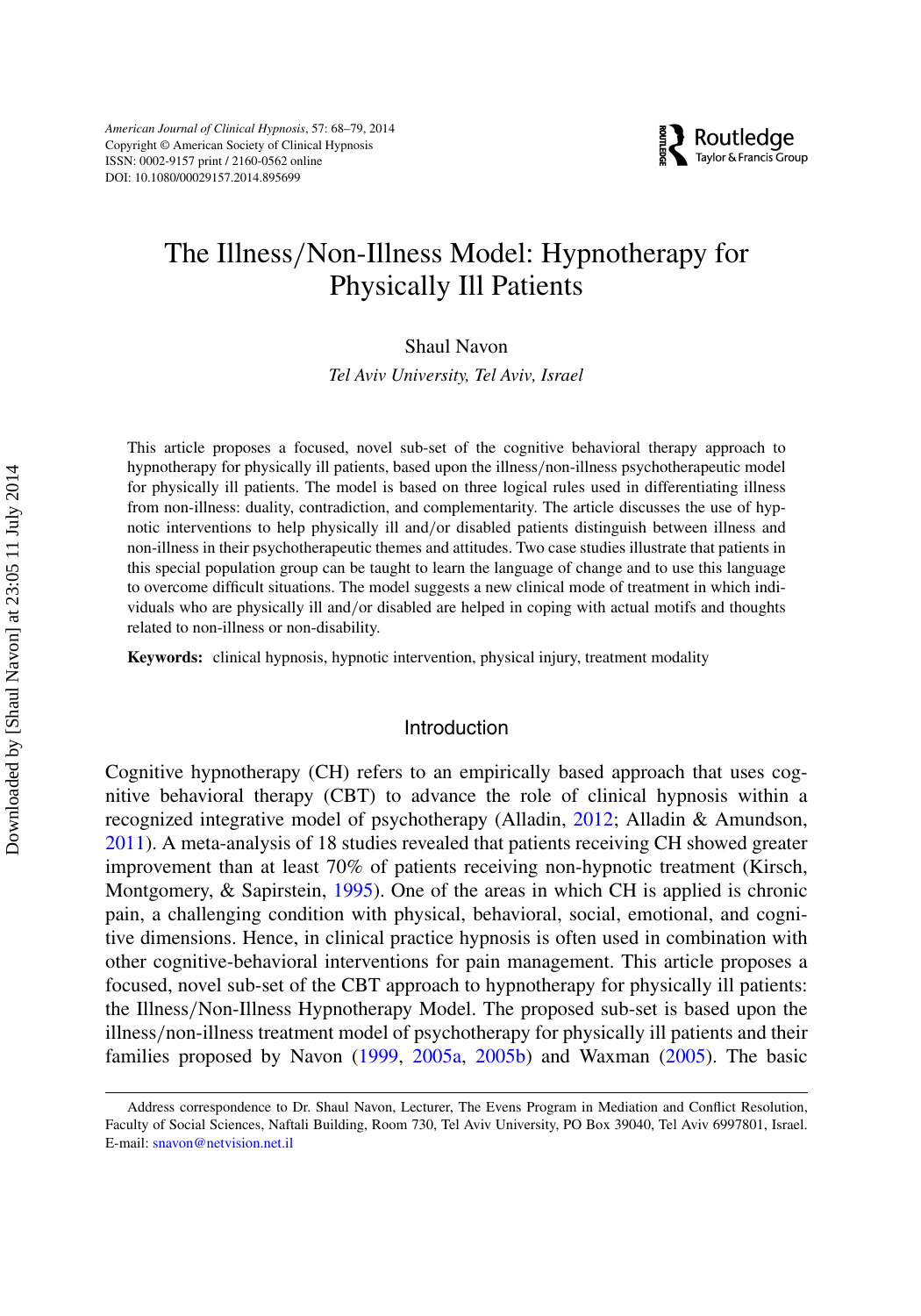premise of the illness*/*non-illness treatment model is that patients who are physically ill or disabled generally use words and language that refer to medicine, biology, medical treatment, pain, drugs, and hospitalization. These words constitute the language of illness, which is the universal language of medicine. Yet such patients also use words that describe their thoughts, emotions, behaviors, relationships, and internal and external ties in contexts other than their illness or pain. These words constitute the language of nonillness, which is made up of words that are neither medical nor biological. The proposed model is based on the belief that these two types of language co-exist in individuals who are physically ill or disabled and that bringing about a change in these individuals requires changing the balance between these two types of language.

## Rules for Illness*/*Non-Illness in Hypnotherapy

During psychotherapy as well as during hypnotherapy, physically ill or disabled patients generally use both the language of illness and the language of non-illness. The dialectic between these two forms of language is based on three logical rules:

- (1) Duality: Two types of verbal expressions—illness talk *and* non-illness talk coexist in the verbal expressions of physically ill patients during psychotherapy and hypnotherapy. During hypnotherapy, patients express themselves either by sharing their illness motifs or by sharing their non-illness motifs. A patient's words are related only to illness or only to non-illness, though these two states coexist in the minds of the patient and the therapist.
- (2) Contradiction: Illness and non-illness are also involved in a relationship of contradiction. Indeed, the prefix "non-" serves to negate the word that follows it. A patient can use either the language of illness or anything else that is *not* the language of illness, where the two concepts are clearly differentiated.
- (3) Complementarity: Illness and non-illness also *complement* each other. When a patient begins using language with illness motifs, this illness language will be followed by a shift to non-illness language. Such a shift takes place *only* because illness and non-illness complement each other and have interrelated and dependent relationships.

These three major rules describe a dual-dialectical conceptualization, a novel theoretical conceptualization in psychotherapy (Navon, [2014\)](#page-12-5). In sharing the experience of a physical illness, physically ill patients either will talk about their illness or will shift to a non-illness motif in talking about their experience or perception of the illness. The relationship between illness and non-illness can be illustrated by alternating perceptions of figure and ground relationship, as illustrated in [Figure 1.](#page-3-0)

When the language of illness is the focus of hypnotherapy, the faces depicted in [Figure 1](#page-3-0) represent illness talk while the background represents non-illness talk. In contrast, when non-illness language is the focus of hypnotherapy, the faces represent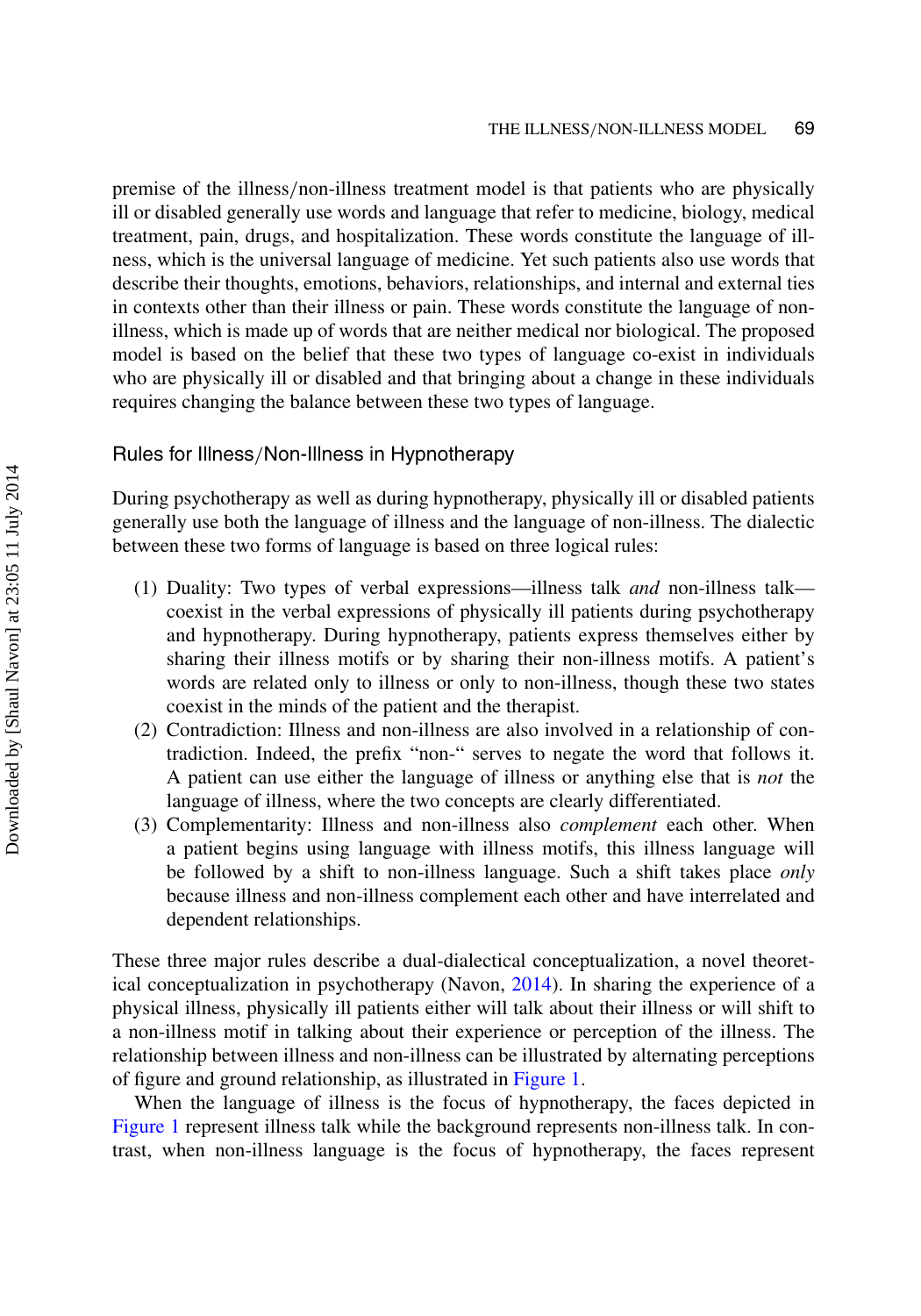<span id="page-3-0"></span>

FIGURE 1 Figure-Ground relationships.

non-illness talk and the background depicts illness talk. For the figure to be perceived, it must coexist with the ground (duality). The figure serves as contrast to the ground (contradiction), while at the same time it complements the ground (complementarity).

These three logical rules explain how physically ill*/*disabled patients change during hypnotherapy. For change to occur, a relationship between *two* elements must be assumed as the lowest number of elements in any united conceptual framework. These two elements should *contradict e*ach other and at the same time *complement* each other. These two elements cannot exist separately. Each of these two elements is dependent on its complementary element.

For example, during psychotherapy or hypnotherapy, physically ill patients usually describe their illness in medical-biological terms and expressions. In expressing these illness themes, patients naturally use expressions such as the following: "Because of my illness I am depressed"; "I have lost my motivation to work"; "My illness has caused me to worry about my family"; "Nothing interests me anymore." These non-illness expressions describe emotions, feelings, and cognitions that are logically dependent on the patient's illness themes yet are also totally *subjective.* These non-illness motifs should not be treated within the medical-biological field, but rather at the psychotherapy and*/*or hypnotherapy clinic.

As posited in the illness*/*non-illness model, this shifting between illness and nonillness orientations is both necessary and important for hypnotherapy, for several reasons: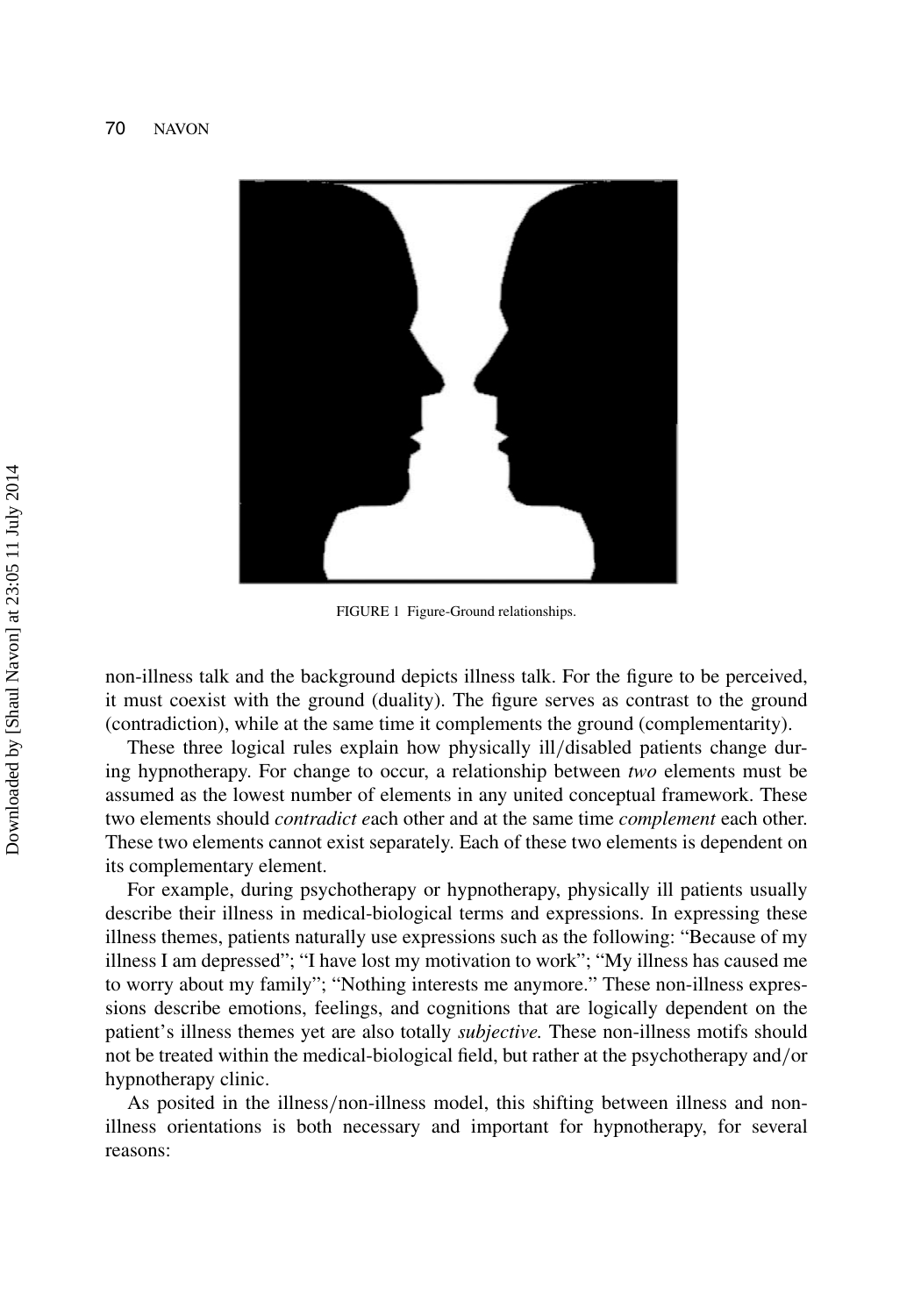- (1) At the beginning of hypnotherapy, patients usually refer to non-illness themes as if they are illness themes. As mentioned previously, thoughts, emotions, and cognitions are all non-illness motifs that are subject to change during the course of a patient's life. Hypnotherapy can help patients recognize and understand the difference between illness and non-illness.
- (2) Non-illness themes can cause patients as much distress and misery as illness themes. Nevertheless, through non-illness themes patients can introduce hope and the possibility for change. For this reason, recognizing the difference between illness and non-illness is so important.
- (3) Non-illness themes restore mastery and control to the patient's life. When it comes to feelings, emotions, and cognitions, hypnotherapy for individuals with physical illnesses is similar to hypnotherapy with those who are physically healthy.
- (4) As hypnotherapy progresses toward success, the patient can view illness and non-illness motifs as being tied together through dual, contradictory, and complementary relationships. When hypnotherapy reaches a successful end, the patient is better able to control and maintain the illness and non-illness motifs.

Only by means of *subjectivity* can patients be helped by hypnotherapy. Depending upon the *wording* used during the hypnotherapy sessions, any particular patient can shift back and forth from a focus on medical symptoms (illness) to a description of subjective psychological motifs (non-illness).

## The Illness*/*Non-Illness Hypnotherapy Model

The illness*/*non-illness model can be used to give hypnotherapy a sense of direction in helping patients struggling with major illnesses and*/*or disabilities shift freely between illness and non-illness. The actual hypnotherapy with a physically ill and*/*or disabled individual utilizes the following four components:

## *Component A: Building Rapport—Illness Themes*

The rapport-building component refers to the beginning stage of hypnotherapy, when the hypnotherapist establishes therapeutic rapport and alliance with the physically ill and*/*or disabled patient both by empathizing with the patient and by scrutinizing the patient's verbal account of the illness. The hypnotherapist demonstrates knowledge of medical issues, thereby reinforcing the patient's sense of being cared for by someone with intelligent knowledge about tests, drugs, and rehabilitation programs. When the patient feels the hypnotherapist is speaking her*/*his illness language, trust develops and the two can proceed. The hypnotherapist's healing powers are enhanced by medical knowledge, which generates positive transference and contributes to the patient's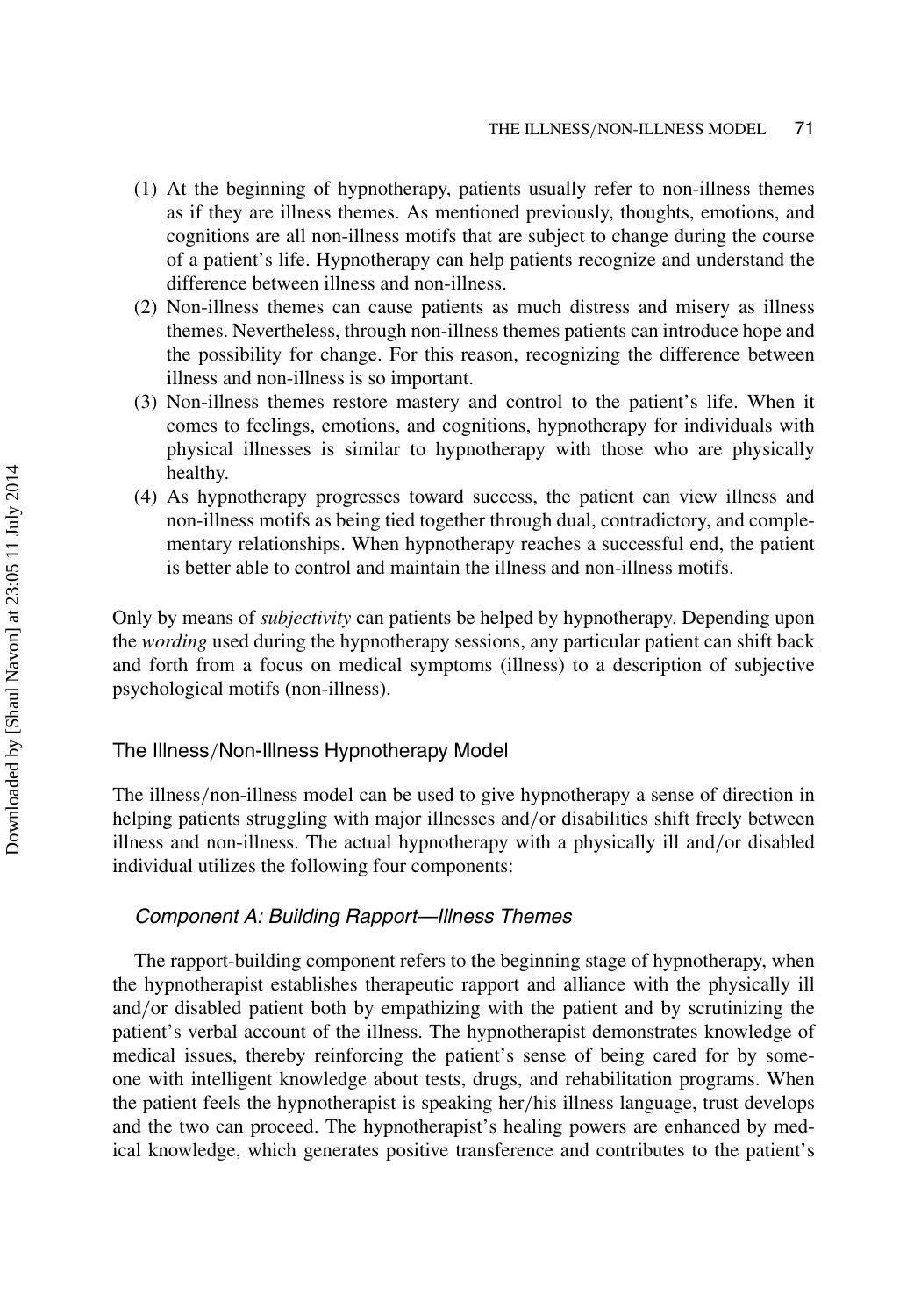sense of independence and freedom to improve the nature of the change achieved in hypnotherapy (McDaniel, Hepworth, & Doherty, [1992\)](#page-12-6).

## *Component B: Differentiating Illness From Non-Illness*

In both psychotherapy and hypnotherapy, differentiation*/*integration work is a cardinal component of the illness*/*non-illness treatment model. Such work helps the patient distinguish and differentiate between the two conditions of illness and non-illness, as depicted in the figure–ground relationship in [Figure 1.](#page-3-0) In hypnotherapy, this continual, interactive, reversible flow from illness to non-illness and back again facilitates differentiation. In practical terms, differentiation is directed at delineating the difference between patients' narratives that describe "illness" motifs and their other narratives that describe "non-illness" motifs.

Example: A 50-year-old patient with type 2 diabetes mellitus (DM) sought hypnotherapy treatment. The patient was given hypnotic suggestions to relax him and help him enter a state of trance. The therapist deepened the trance through suggestions of going down a distant flight of stairs. When the patient entered a trance-like state, the hypnotherapist said:

Hypnotherapist: Tell me what is going on with your illness?

Patient: I've had enough of coping and struggling with this rotten illness, day in day out *...* I feel trapped *...* bogged down *...* I feel weak and fatigued *...* I give myself insulin injections twice a day *...* I focus on my body all the time *...* I'm not sure about my future *...* when will I have respite from this suffering? *...* I devote too much energy on food *...* I've got social problems *...* I'm already an outsider *...* different from healthy people *...* I have to give myself injections at fixed intervals and I hate it *...* I'm desperate *...* how will it all end?

By means of differentiation work, the hypnotherapist helps classify the DM patient's expressions into expressions of illness and expressions of non-illness. The expressions are then translated into the two themes in the patient's anecdotal material, which is marked by duality, contradiction, and complementarity:

"I've had enough" (non-illness); "coping and struggling with this rotten illness" (illness); "I feel trapped, bogged down" (non-illness); "I feel weak and fatigued" (illness); "I give myself insulin injections twice a day" (illness); "I focus on my body all the time" (illness); "I'm not sure about my future" (non-illness); "When will I have respite from this suffering" (non-illness); "I devote too much energy on food" (illness); "I've got social problems" (non-illness); "I'm already an outsider" (non-illness); "different from healthy people" (non-illness); "I have to give myself injections at fixed intervals" (illness); "I hate it" (non-illness); "I'm desperate" (non-illness); "how will it all end?" (non-illness).

To help this patient differentiate illness from non-illness, I utilized the Spiegel splitscreen technique (Spiegel, [1989,](#page-12-7) [1996,](#page-12-8) [2010\)](#page-12-9). This technique is particularly useful in helping patients see a traumatic situation from different points of view. It enables them to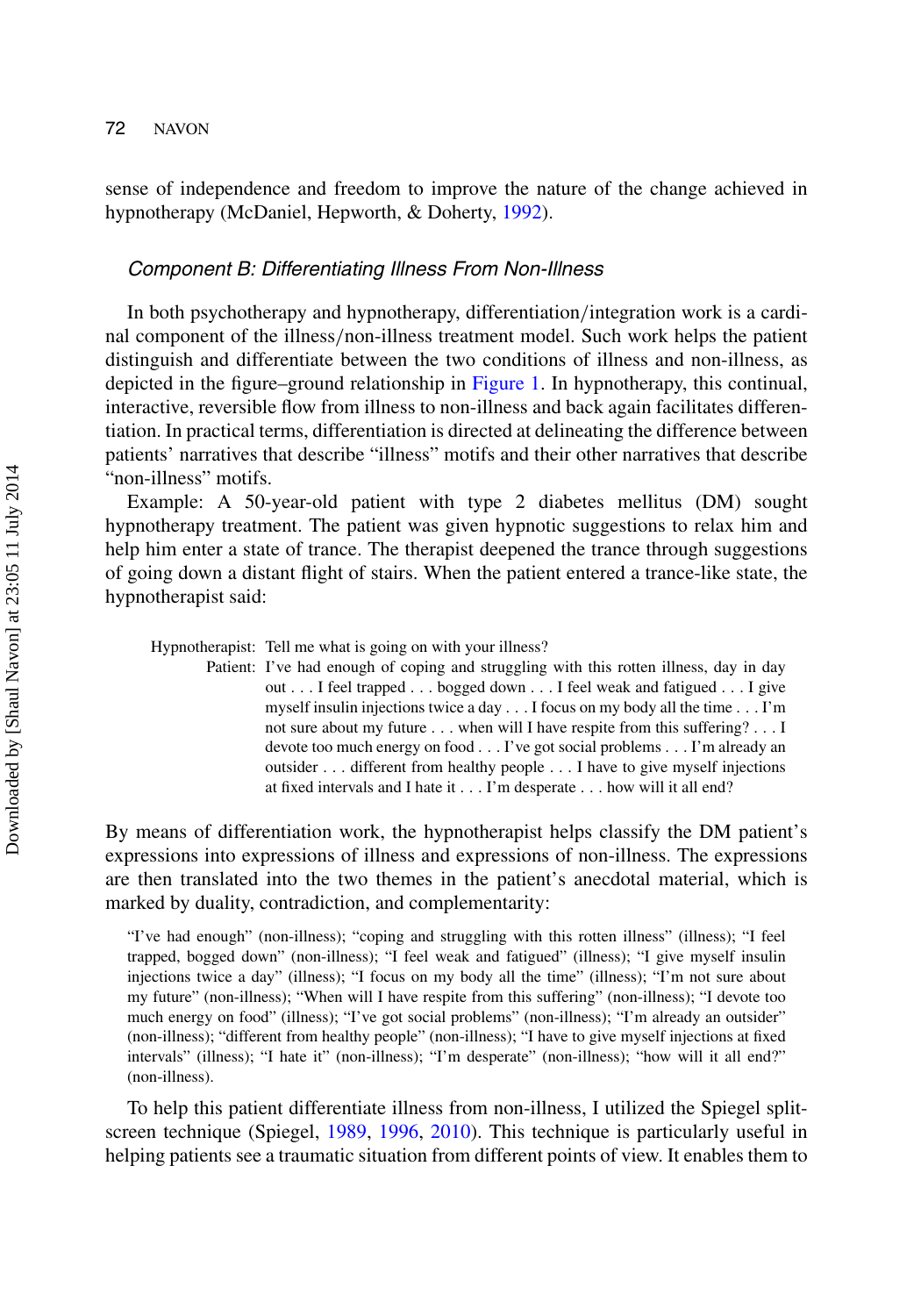give themselves credit for what they did to protect themselves or someone else. It facilitates the restructuring experience and provides a generic framework that can be used with many types of problems experienced by physically ill patients. According to David Spiegel:

It provides the patient with an opportunity to review a traumatic event in a way that is less intense than reliving it directly, so you can use this technique to cool things down a little. Second, it carries with it the idea that we can separate our *psychological* experience from our *physical* experience. (Spiegel [2010,](#page-12-9) p. 35)

Prior to using the split-screen technique, I employ a three-step protocol:

- (1) I familiarize the patient with "hypnotic-like" experiences to reinforce the debunking of myths about hypnosis and to ameliorate potential underlying fears about the modality.
- (2) I enhance the patient's hypnotic responsiveness by using a number of inductions taken from Ernest and Josephine Hilgard (Hilgard & Hilgard, [1994\)](#page-12-10) and from David Spiegel (Frischholz, Spiegel, Trentalange, & Spiegel, [1987\)](#page-11-2). These inductions can include eye closure induction, arm levitation induction, hand versus heavy hand induction, and an induction involving going downstairs far away and choosing a safe and calm place. Using these inductions I encourage the patient to shift from a light state of trance to a deeper state of trance (Barabasz, Olness, Boland, & Stephen, [2010\)](#page-11-3).
- (3) I introduce the split-screen hypnotic suggestions based on Spiegel's distinction between psychological and physical experience. At this point I suggest adding the useful linguistic distinction between illness (physical) versus non-illness (psychological). During the hypnotherapy session, whenever the patient hears a "non-illness" expression, a psychotherapeutic change can potentially occur that will enable the patient to introduce non-illness thinking into all aspects of his or her life. Furthermore, when the hypnotherapist assigns the name non-illness to the right side of the screen, the right side becomes a positive and constructive suggestion, in contrast to the left side of the screen, which was assigned the name "illness."
	- Hypnotherapist: Now, you see before you a large screen divided into two columns. At the top left of the screen you can see the heading Illness and on the top right of the screen you can see the heading Non-Illness. Let's try to classify the descriptions you gave of your illness according to these two headings. Under the Illness column, let's list the following: "coping and struggling with this rotten illness;" "I feel weak and fatigued;" "I give myself insulin injections twice a day;" "I focus on my body all the time;" "I devote too much energy on food and digestion;" and finally "I have to give myself injections at fixed intervals." Now let's put some of your other descriptions under the Non-Illness heading: "I've had enough;" "I feel trapped, bogged down;" "I'm not sure about my future;" "when will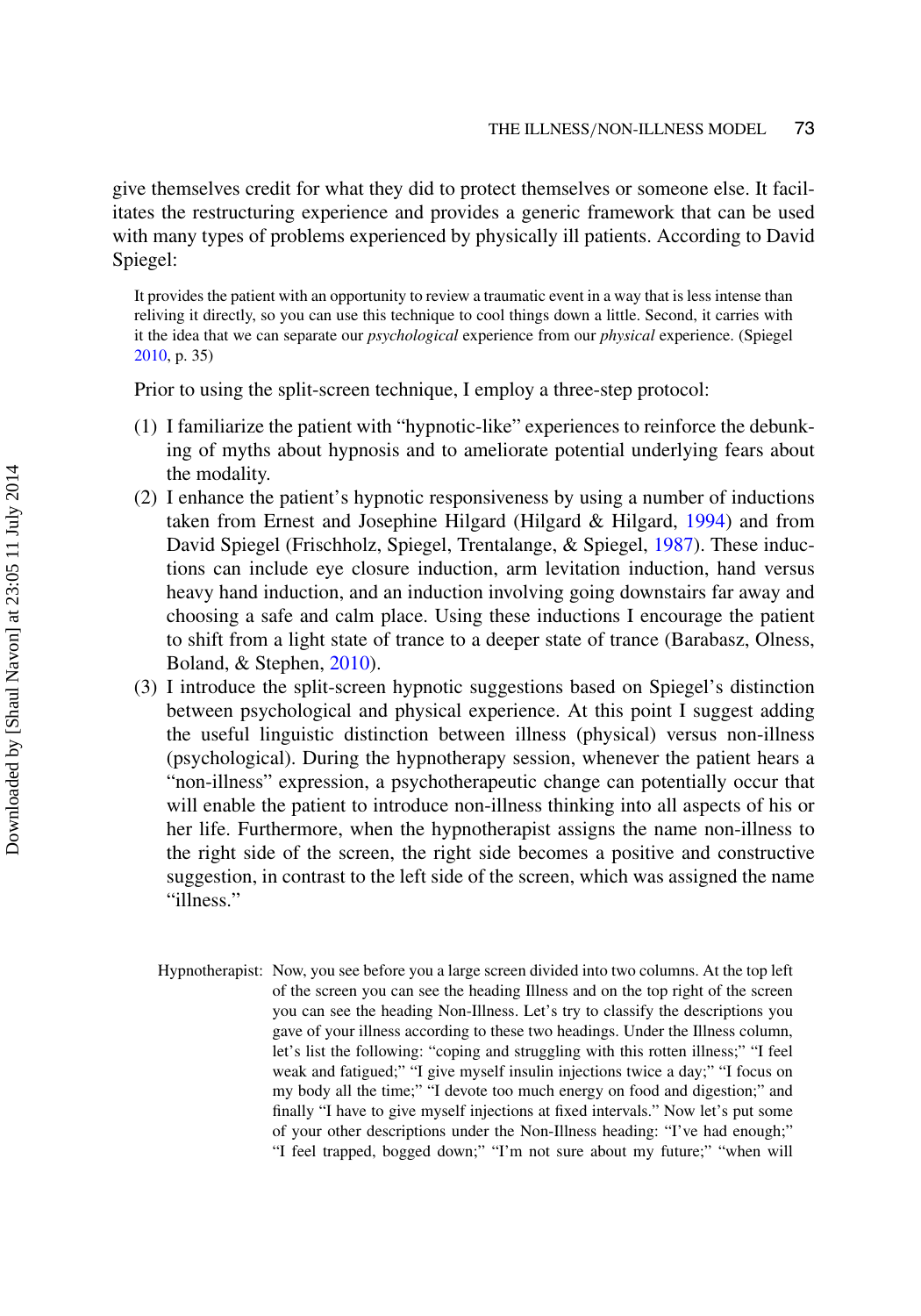I have respite from this suffering?;" "I've got social problems;" "I'm already an outsider;" "different from healthy people;" "I hate it;" "I'm desperate;" and finally "how will it all end?" Very good[.](#page-7-0)

Figure 2 describes the patients' narratives divided into "illness" and "non-illness."

### *Component C: Illness/Non-Illness Themes*

At this stage of hypnotherapy, the patient has the choice of using illness language, non-illness language, or both. Efforts toward further differentiation can now proceed. A *difference* can be felt when the patient begins using *non-illness* language. Non-illness talk has the potential to change the patient's life once he or she becomes aware that illness is no longer a barrier to enjoying other non-illness behaviors. The split-screen hypnotherapy technique is the medium through which the patient recognizes that illness talk can be exchanged for a more optimistic attitude, namely non-illness talk.

[Figure 3](#page-8-0) depicts the Illness*/*Non-Illness Hypnotherapy Model, which consists of three levels. The first level is the theoretical level and contains the three logical rules. The second level applies these three logical rules to the illness*/*non-illness motifs of physically ill patients. The third level is the clinical-practical level and utilizes the illness*/*non-illness split screen.

<span id="page-7-0"></span>The Illness*/*Non-Illness Hypnotherapy Model is demonstrated by the following case study. Tamar is a 52-year-old female who was diagnosed with Crohn's disease over 10 years ago. Tamar has been divorced for many years and lives alone. She has two

| <b>ILLNESS</b>                                     | <b>NON-ILLNESS</b>                                |
|----------------------------------------------------|---------------------------------------------------|
| "Coping and struggling with the rotten<br>illness" | "I've had enough"                                 |
| "I've got weakness and fatigue"                    | "I feel trapped, bogged down"                     |
| "I take twice a day injections of insulin"         | "I'm not sure about my future"                    |
| "I focus on my body all this time"                 | "When will I have a break from this<br>suffering" |
| "Too much energy is spent on food"                 | "I already have social problems"                  |
| "I have to inject at fix intervals"                | "I'm an outsider"                                 |
|                                                    | "Different from health people"                    |
|                                                    | "I have it"                                       |
|                                                    | "I'm desperate"                                   |
|                                                    | "how will it end"                                 |

FIGURE 2 The divided screen narratives.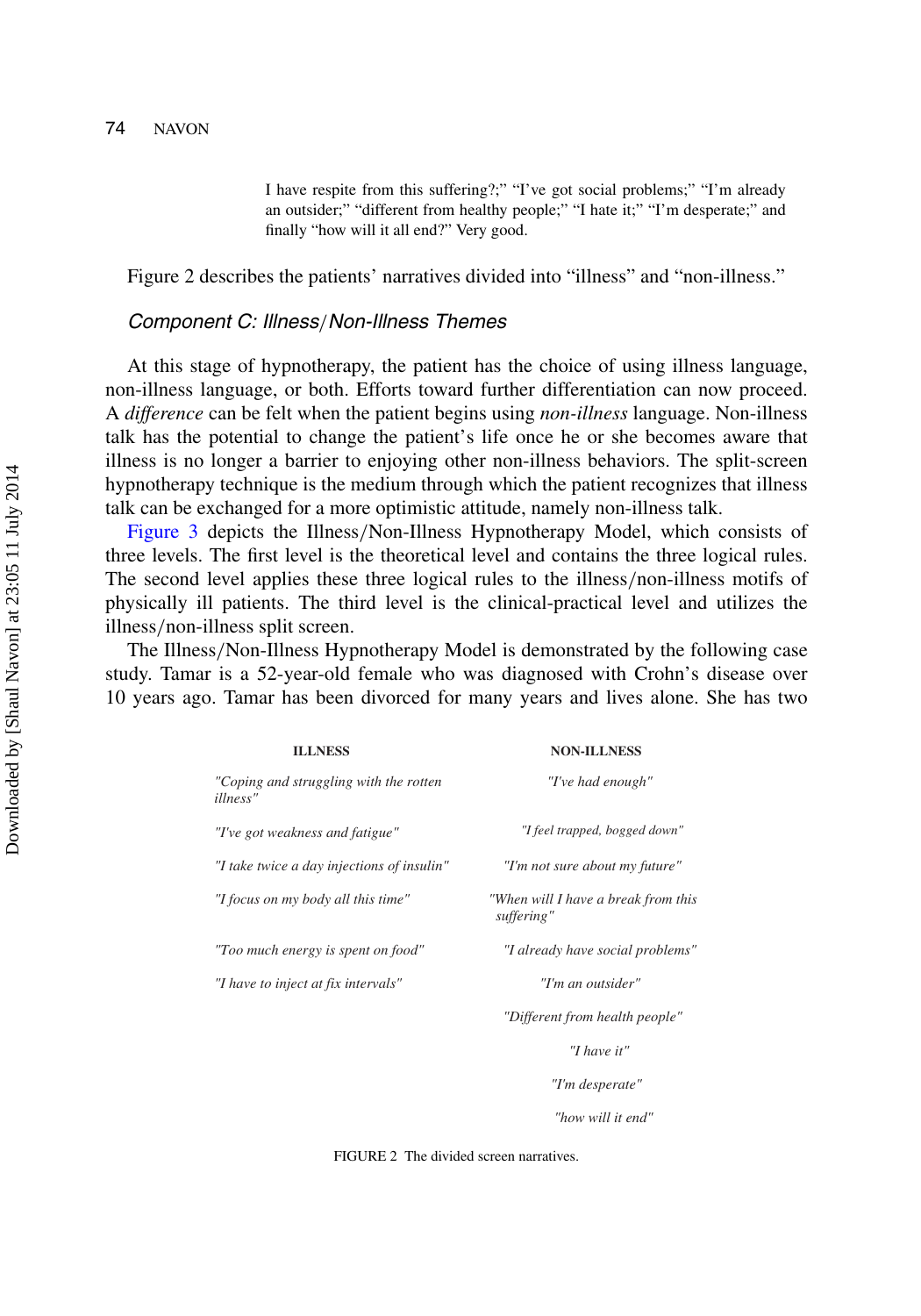<span id="page-8-0"></span>

FIGURE 3 The Illness*/*Non-Illness Hypnotherapy Model.

adult sons who are on good terms with her. Tamar complained of anxiety, depression, anhedonia, lack of energy, weight loss, lack of meaning in life, aimlessness, and resentment of her profession as a high school teacher. Tamar's illness talk tended to be detailed. Moreover, she was up-to-date on medical innovations for her Crohn's condition. On the other hand, she believed that Crohn's often derives from mental and psychological sources.

The first two sessions focused on the features of her illness. This was the time for establishing rapport and connecting with her illness talk. Subsequently, she began talking about what her illness meant to her. The hypnotherapist put Tamar into a trance by having her count to 10 as she went down the stairs while visualizing a safe, quiet, relaxing favorite place. The following are excerpts from the fifth session, with intervention remarks shown in parentheses.

| Hypnotherapist: What do you think affects your medical condition?                           |  |
|---------------------------------------------------------------------------------------------|--|
| Tamar:  perhaps there's something deep in me that affects my medical condition.             |  |
| Hypnotherapist: Is this "something deep in me," as you put it, related to the Crohn's or    |  |
| to something else that is unrelated? (work on differentiating illness from                  |  |
| non-illness).                                                                               |  |
| Tamar: The "something" is not related to the Crohn's. It has to do with my feelings         |  |
| my inner thoughts inner beliefs. (Tamar has made a distinction between her                  |  |
| illness, Crohn's, and her non-illness, herself).                                            |  |
| Hypnotherapist: Which means that all these don't have much to do with Crohn's  wouldn't     |  |
| you say so? (Focus on work to differentiate illness from non-illness.)                      |  |
| Tamar: Yes, indeed. Crohn's is a medical illness. My inner thoughts and beliefs             |  |
| belong to me. They are not related to Crohn's. (Demonstration of how the                    |  |
| hypnotherapist helped Tamar differentiate between her disease $($ = illness) and            |  |
| her psychological way of thinking and feeling $(=$ non-illness.)                            |  |
| Hypnotherapist: Now, you see before you a large screen divided into two columns. At the top |  |
| left of the screen you can see the heading Crohn's Disease and at the top right             |  |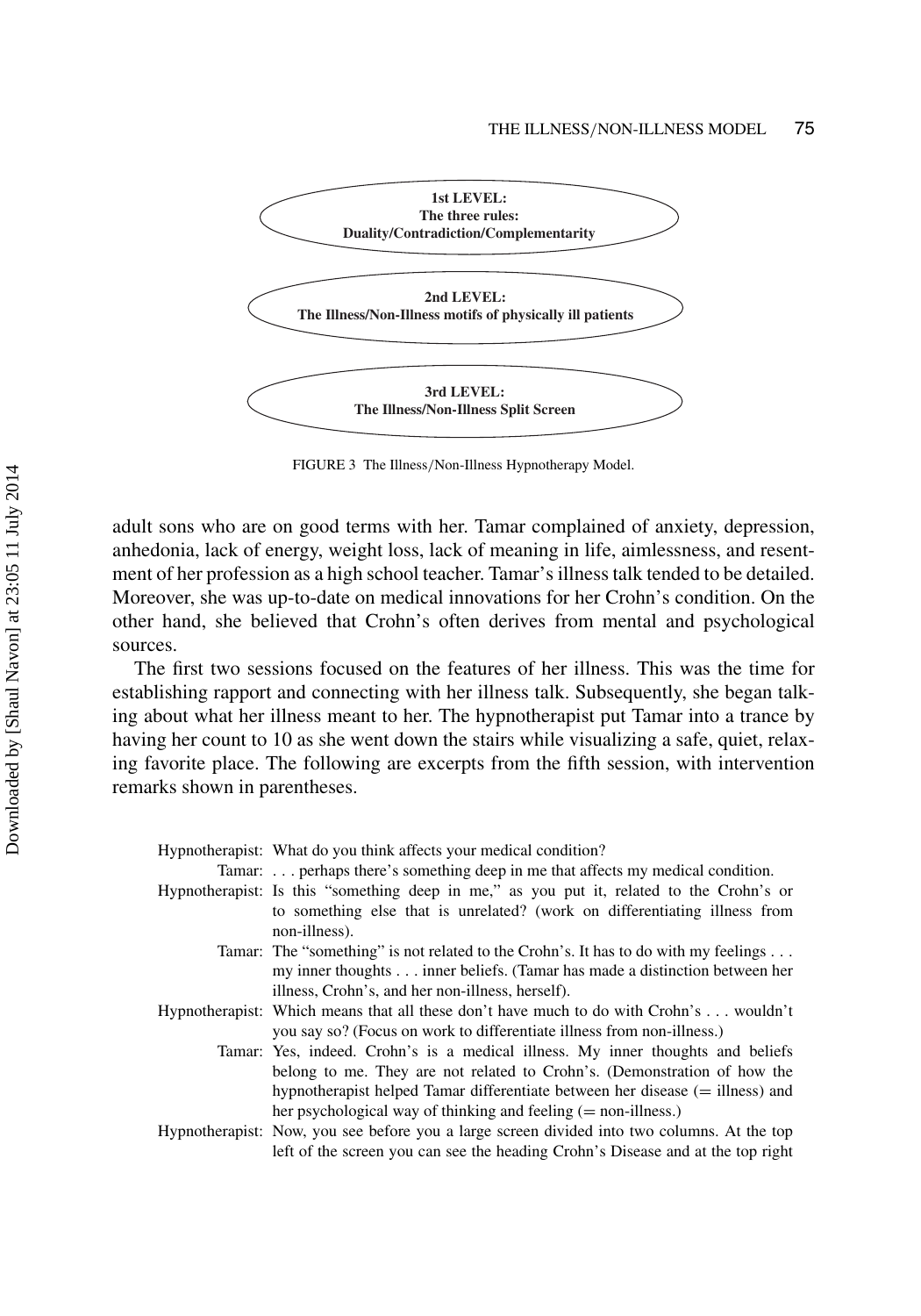of the screen you can see the heading No Crohn's Disease. (Here the right side becomes the *right* and positive suggestion of non-illness.) Let's try to classify the descriptions you gave of your illness according to these two headings.

Through the hypnotist's suggestions, Tamar becomes aware of and attentive to her verbal expressions. She begins differentiating expressions that "belong" to her Crohn's, that are part of universal language of medicine, from those that belong to her thoughts, emotions, behaviors, relationships, and inner and outer ties.

- Tamar: I had an older sister and an older brother. My parents worked hard *...* for long hours outside the home. When I was 10 my mother became ill. I didn't know too much about her illness. No one talked to me about it—she had breast cancer. I was considered too 'sensitive' to hear bad news about suffering and illness. My mother died when I was 14. After her death, I felt alone in the world. I felt there was no one to take care of me. I didn't trust my father too much *...* we were never close *...*
- Hypnotherapist: Sadly, your mother's illness and death are facts that can't be changed. What can be changed is to work on your emotions, your psychological sensitivity, and your loneliness, wouldn't you say so? Put your mother's death on the *left* side of the screen (pause). Now put on the following on the *right* side of the screen: emotions, hope, less sensitive. (A subtle suggestion is also made to Tamar to decide whether to proceed with her mourning during her hypnotherapy or whether to work on changing her feelings.) Tamar decides to listen to her inner voices seeking meaning and hope.
	- Tamar: Yes, I certainly go along with that. Perhaps I've been paying for the loss of my mother and shouldering the burden of my illness for as long as 10 years. Maybe the idea that I was considered too sensitive to hear bad news about suffering and illness is no longer true for me. Perhaps I can be stronger now, more capable *...* suffer *...* not necessarily die *...* but survive!

Hypnotherapist: Great! Your thoughts about your sensitivity are non-illness thoughts. This means they can be dealt with more effectively.

Tamar: Yes!

Tamar continued to describe her past memories and relationships with her family, reflecting on her sick mother ("she was always sick") and how she was protected from bad news ("I was never told that my mother was so sick"). These descriptions enable the hypnotherapist to reflect on Tamar's extreme and rigid phrasing of her emotional attitudes in "black and white."

Only after Tamar was able to separate her extreme perceptions and reflections concerning her relationships with her parents on the split screen was she able to see herself as more resilient and much more psychologically balanced. Slowly, the narratives about her Crohn's condition and her mother's illness moved into the *background*, while talk about her feelings, emotions, losses, reconciliations, positive motivations, and work moved into the foreground and became the *figure* (see [Figure. 1\)](#page-3-0). She began to gain weight and became more energetic and more satisfied with her life. Her hypnotherapy resulted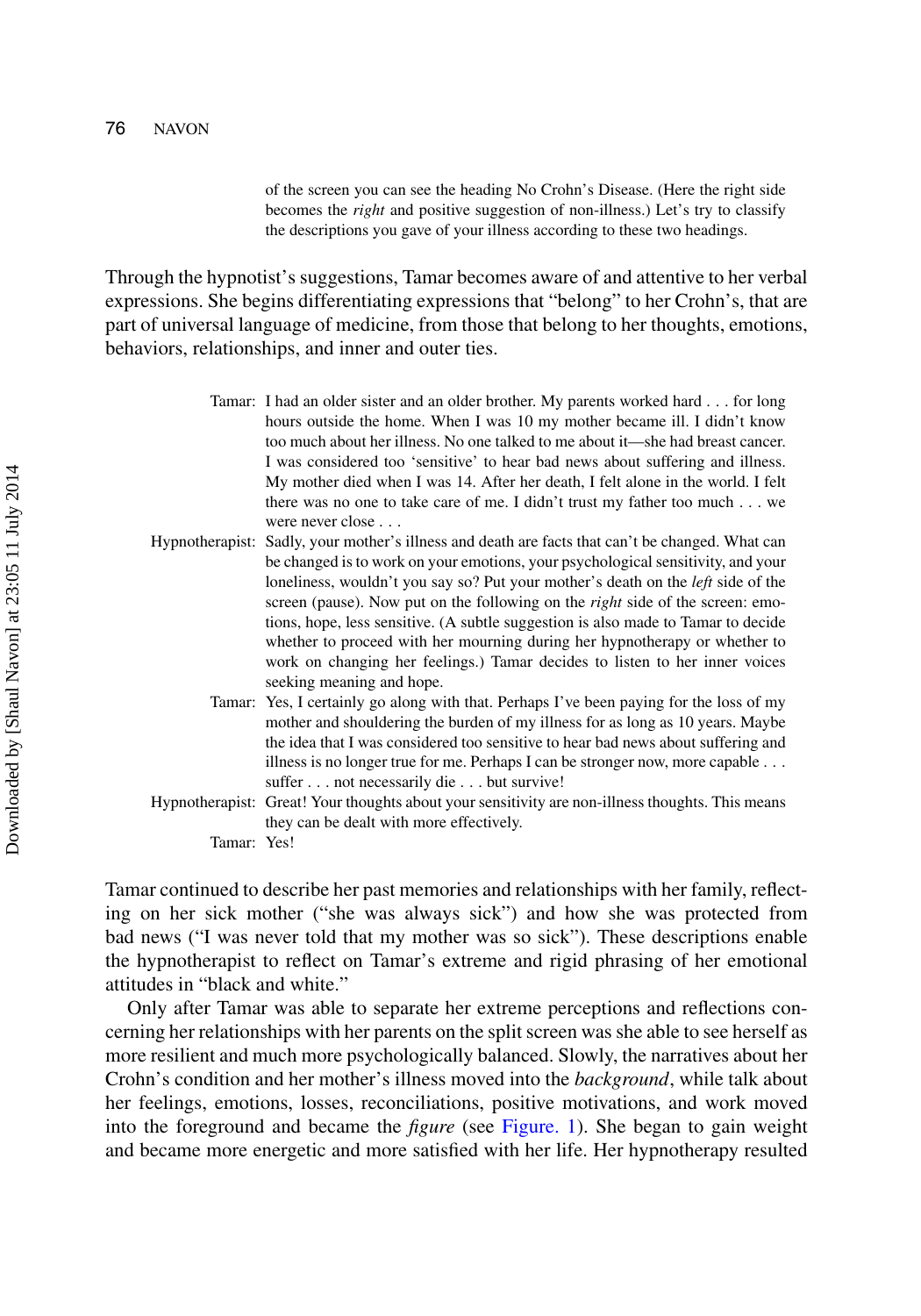in much better emotional mastery over her life at her parents' home and improved her capacity to muster psychological strength in the present.

## Discussion and Conclusion

Those who are physically ill and*/*or disabled are naturally deeply concerned with the negative life impact of their conditions: "My illness*/*disability doesn't let me move on in *...* "; "If I weren't sick or disabled, I could do whatever I wanted *...* "; "If I were really well, I'd be free." Phrases such as these are frequently heard at the clinic. Patients repeatedly revert to the seriousness of their plight and, together with the hypnotherapist, often become stuck. The hypnotherapeutic interaction cannot go forward. Consequently, the patient sometimes loses interest in the hypnotherapy or even quits, bringing about or perhaps perpetuating an impasse in any future medical and psychotherapeutic encounters (Jaber, Trilling, & Kelso, [1997\)](#page-12-11).

Differentiation helps patients stop defining their lives in illness terms. It shifts the focus away from illness toward those non-illness aspects of their life that will hopefully increase their resiliency. Differentiation work utilizing a split screen does not preclude all talk of illness. Nevertheless, it does give patients the potential to loosen the ties that are imprisoning them within illness and enables them to reach a balance in which the emphasis is placed less on illness and more on non-illness and the good things in life.

The Illness*/*Non-Illness Hypnotherapy Model is a three-level hierarchical model, ranging from the theoretical level (first level) through the level of illness*/*non-illness motifs (second level) to the clinical-practical level of the split-screen technique (third level). By visualizing the split screen at the third level, patients acquire the language of change and become aware of the value of non-illness motifs in their lives.

In applying this model, the hypnotherapist should proceed slowly and cautiously from the outset, using pacing and leading techniques (Brown & Fromm, [1986\)](#page-11-4) and always endeavoring to join the patient in working to achieve cooperation in the event of resistance. This delicate work demands hypnotherapeutic sensitivity, attention to patient nuances, and careful and systematic attention to verbal cues, without missing non-verbal ones. If the hypnotherapist works along these lines, the patient will likely achieve positive replacement of perceived ideas. He*/*she will be ready to handle nonillness aspects and work with the hypnotherapist in positioning these more saliently in the hypnotherapeutic landscape.

The notion that our assumptions about reality develop out of communication, language, and conversation with others is an integral constituent of the social constructionist movement in psychology (Gergen, [1985\)](#page-12-12). Indeed, most postmodern therapists subscribe to this notion, which implies that our present knowledge is elaborated within a social context. Yet beyond the scope of our outward experience of inner thoughts and feelings, our *language* both shapes and is shaped by reality, by observing and distinguishing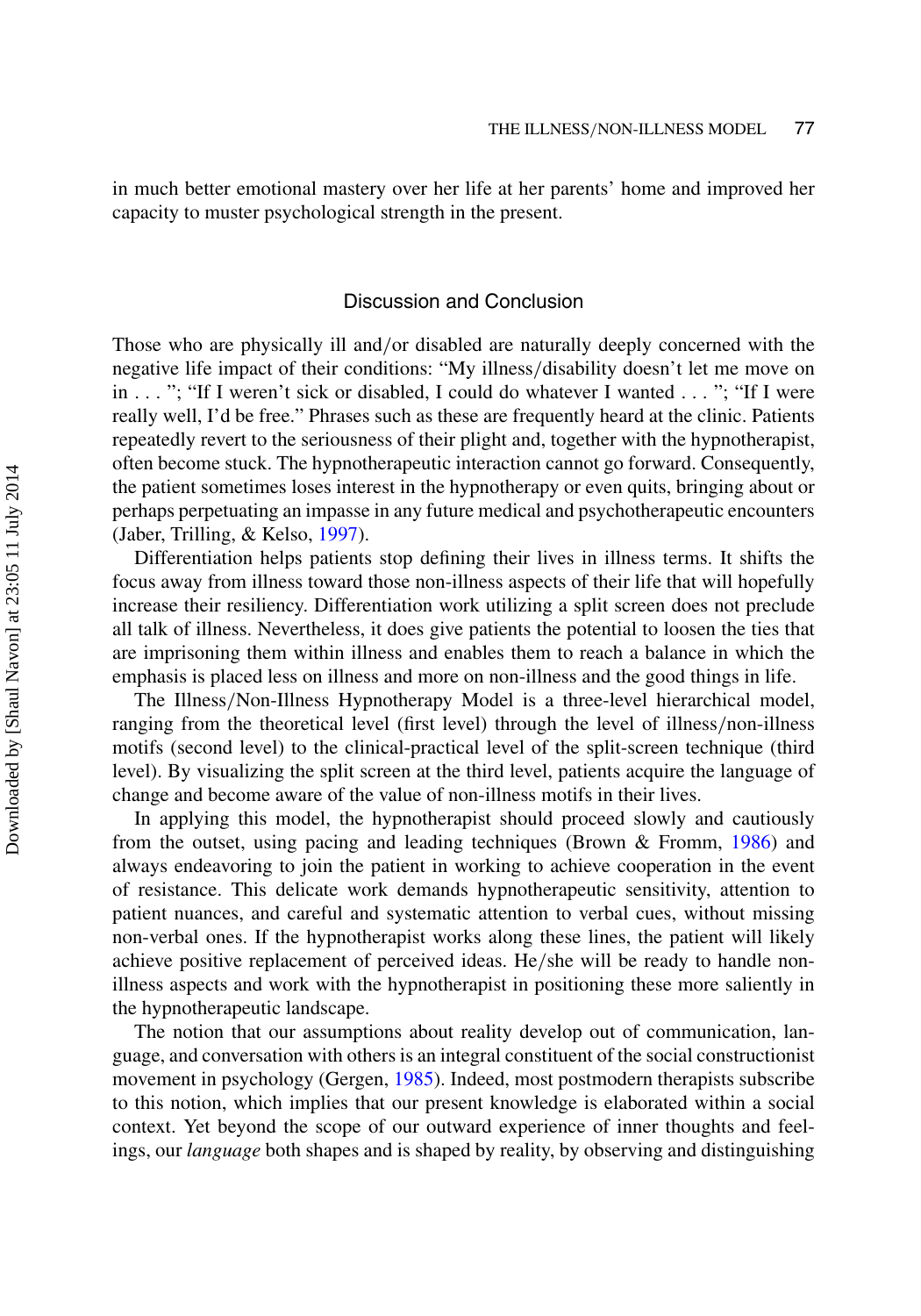between our observations, by sharing our perceptions with others through language (Goldenberg & Goldenberg, [1996\)](#page-12-13). This type of theoretical orientation is based on social constructivism (de Shazer, [1988;](#page-11-5) Efran, Lukens, & Lukens, [1988\)](#page-11-6).The Illness*/*Non-Illness Hypnotherapy Model presented in this article contributes to the field of social constructivism, in which language and meaning constitute the core ingredients of psychotherapeutic interaction with a special kind of population—physically ill and*/*or disabled patients.

In contrast to other models in the chronic illness literature whose orientation is described in abstract terms, the Illness*/*Non-Illness Hypnotherapy Model described here is a practical "how to" intervention-oriented model of treatment. Indeed, because of its exceptional capacity for handling difficult medical situations, the model can serve as an enhanced procedure for negotiation with patients who have been referred by physicians or other medical bodies. In contrast to self-referred patients, these patients can be expected to be resistant to hypnotherapy. Hypnotherapists who work with physically ill or disabled individuals who demonstrate resistance to treatment are in need of a treatment framework to manage this resistance and transform it into cooperation. The proposed model may be beneficial in handling such resistant cases. The split-screen technique can help those who are physically ill or disabled free themselves from visualizing their lives in *one* fixed frame only. The introduction of *two* frames to the patient (as in the split screen) offers an immediate *choice*, and during the hypnotherapy the patient can be encouraged to choose the *right* and *positive* side of life. Indeed, Milton Erickson's "illusion of alternatives" demonstrates that only when *two* alternatives are introduced for a single proposition can the patient make a change in his*/*her cognitive and behavioral approach by choosing one of them (Rosen, [1982\)](#page-12-14).

Further research is needed to discover whether this refinement of CBT can be generalized to other pain patients and thus to determine whether the distinction between illness and non-illness is an important causative factor in the treatment of chronic illness and pain.

### **References**

<span id="page-11-6"></span>Efran, J. S., Lukens, R. J., & Lukens, M. D. (1988). Constructivism: What's in it for you? *Family Therapy Networker*, *12*, 26–35.

<span id="page-11-2"></span>Frischholz, E. J., Spiegel, D., Trentalange, M. J., Spiegel, H. (1987). The Hypnotic Induction Profile and absorption. *American Journal of Clinical Hypnosis*, *30*, 87–93.

<span id="page-11-0"></span>Alladin, A. (2012). Cognitive hypnotherapy: A new vision and strategy for research and practice. *American Journal of Clinical Hypnosis, 54*, 249–262.

<span id="page-11-1"></span>Alladin, A., & Amundson, J. (2011). Cognitive hypnotherapy as an assimilative model of therapy. *Contemporary Hypnosis & Integrative Therapy*, *28*, 17–45.

<span id="page-11-3"></span>Barabasz, A., Olness, K., Boland, R., & Stephen, R. (2010). *Medical hypnosis primer*. New York, NY: Routledge

<span id="page-11-4"></span>Brown, D. P., & Fromm, E. (1986). *Hypnotherapy and hypnoanalysis*. Hillsade, NJ: Lawrence Erlbaum.

<span id="page-11-5"></span>de Shazer, S. (1988). *Clues: Investigating solutions in brief therapy*. New York, NY: .W. Norton.